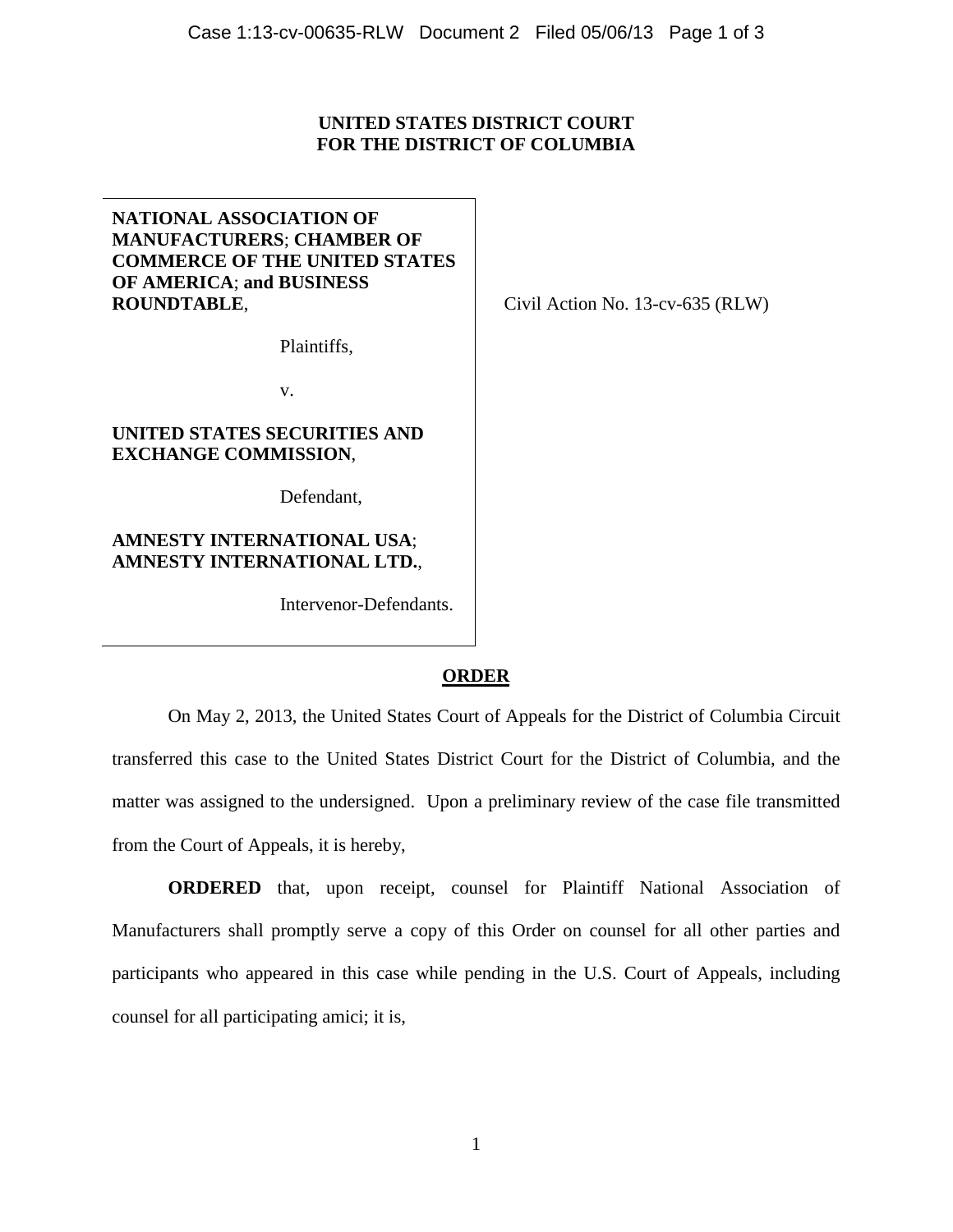#### Case 1:13-cv-00635-RLW Document 2 Filed 05/06/13 Page 2 of 3

**FURTHER ORDERED** that all amici who, pursuant to D.C. Circuit Rule 29(a), previously filed briefs in the U.S. Court of Appeals are hereby permitted to participate as amici in these proceedings without the need to seek any further leave of court; it is,

**FURTHER ORDERED** that, by no later than May 17, 2013, counsel for all parties and any participating amici shall ensure that they have entered a proper notice of appearance in this Court, and that said appearance is accurately reflected on the Court's electronic docket; it is,

**FURTHER ORDERED** that the parties shall meet and confer and shall submit, by no later than May 22, 2013, at 5:00 PM, a joint status report addressing the following issues:

- 1. Whether Plaintiffs are required to file a civil complaint in this case pursuant to Rule 3 of the Federal Rules of Civil Procedure, or whether the Amended Petition for Review filed with the U.S. Court of Appeals on October 22, 2012, can (and should) serve as the operative pleading in this matter;
- 2. Whether Defendants and Intervenor-Defendants are required to file any responsive pleadings in this matter;
- 3. Whether the parties believe that any additional or amended briefing is necessary, or whether the parties believe that the Court should construe the merits briefs filed with the U.S. Court of Appeals as cross-motions for summary judgment and decide this case based on those papers. If the parties intend to request any additional or amended briefing, they should set forth a proposed schedule in the joint report;
- 4. A proposed deadline to separately file or lodge a copy of the applicable administrative record with the Clerk of Court; and
- 5. Any other scheduling issues or pertinent matters the parties wish to raise with the Court.

2